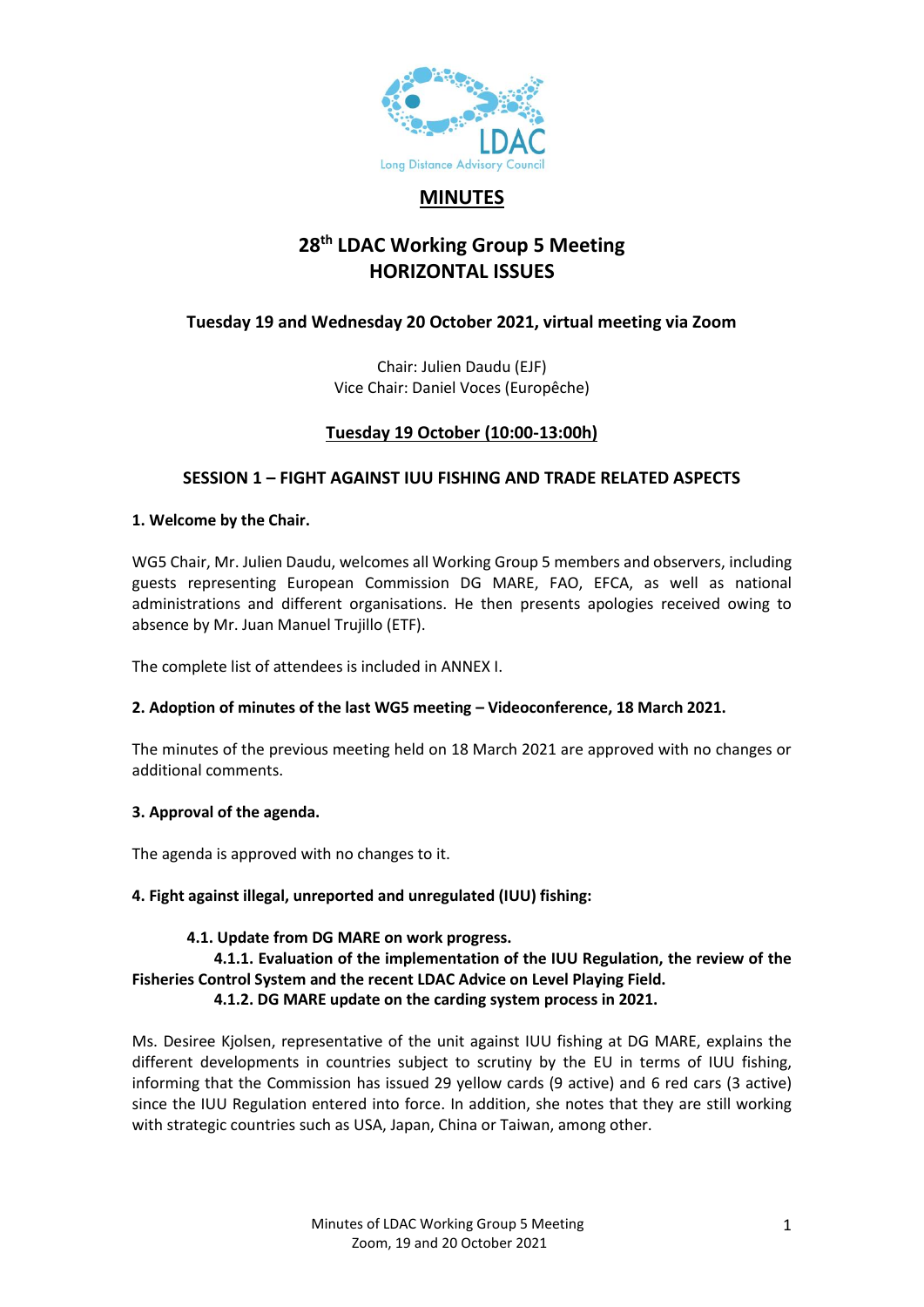

Then, Ms. Kjolsen stops to comment on those countries that LDAC members have shown an interest in:

- Ghana: they were given a (second) yellow card in June 2021 mainly due to the lack of control and transparency in transshipments on the high seas and the "saiko" issue with gaps in the reporting of catch data and a lack of reliability when implementing their control system. Furthermore, deficiencies were identified in the EU mission in terms of traceability and verification of catch certificates. Finally, it was concluded that the regulatory framework is insufficient, and more specific conservation and management measures need to be adopted.

- Cameroon: they have a yellow card. They are proving with their attitude and facts that they have a collaborative spirit, so she hopes that they will overcome their deficiencies soon.

- Kiribati: the yellow card was withdrawn in December 2020. However, they are still monitoring their evolution and will pay close attention to them to prevent them from reoffending, as they did with Ghana and Panama.

- Ecuador and Vietnam: no news to report. Since the beginning of the pandemic they have been holding monitoring and coordination meetings with national authorities by videoconference mainly, but not being able to meet face to face makes it more difficult to conduct a complete assessment since they are not on the ground, especially when verifying the implementation of management and control measures.

Once she finishes the summary on the different countries, she explains progress made by the unit against IUU fishing at DG MARE:

Regarding the electronic catch certificate, she informs that in January 2021 the unit was strengthened with a person who is exclusively devoted to relations with Member States (MS). She points out that at the end of the year, a handbook will be published on the use of the electronic catch certificate on the EC website that will also include a section on Brexit to ensure that the rules have been correctly interpreted. This document is an implementation guide with FAQs addressed to Member States' authorities, interested stakeholders and the general public in order to reach a better understanding of how rules are implemented, that is why it is so important to have a document like this one in writing.

Besides, they have started to carry out an internal exercise from a (non public) document to help MS notify import verifications and transfer them to the CATCH system. This exercise is very important, since it will serve as a common basis and once the process is automated the computing system will implement it in cooperation with the MS. DG MARE has also participated in many workshops on traceability organised by NGOs, industry and other institutions or actors. It is important to analyse the key elements present that may be used to achieve further harmonisation in the implementation of standards and to reach a level playing field. Besides, she informs that in 2022 a regional workshop will be held for the South of Asia to use the CATCH system.

• Questions asked by members and attendees and answers given by DG MARE: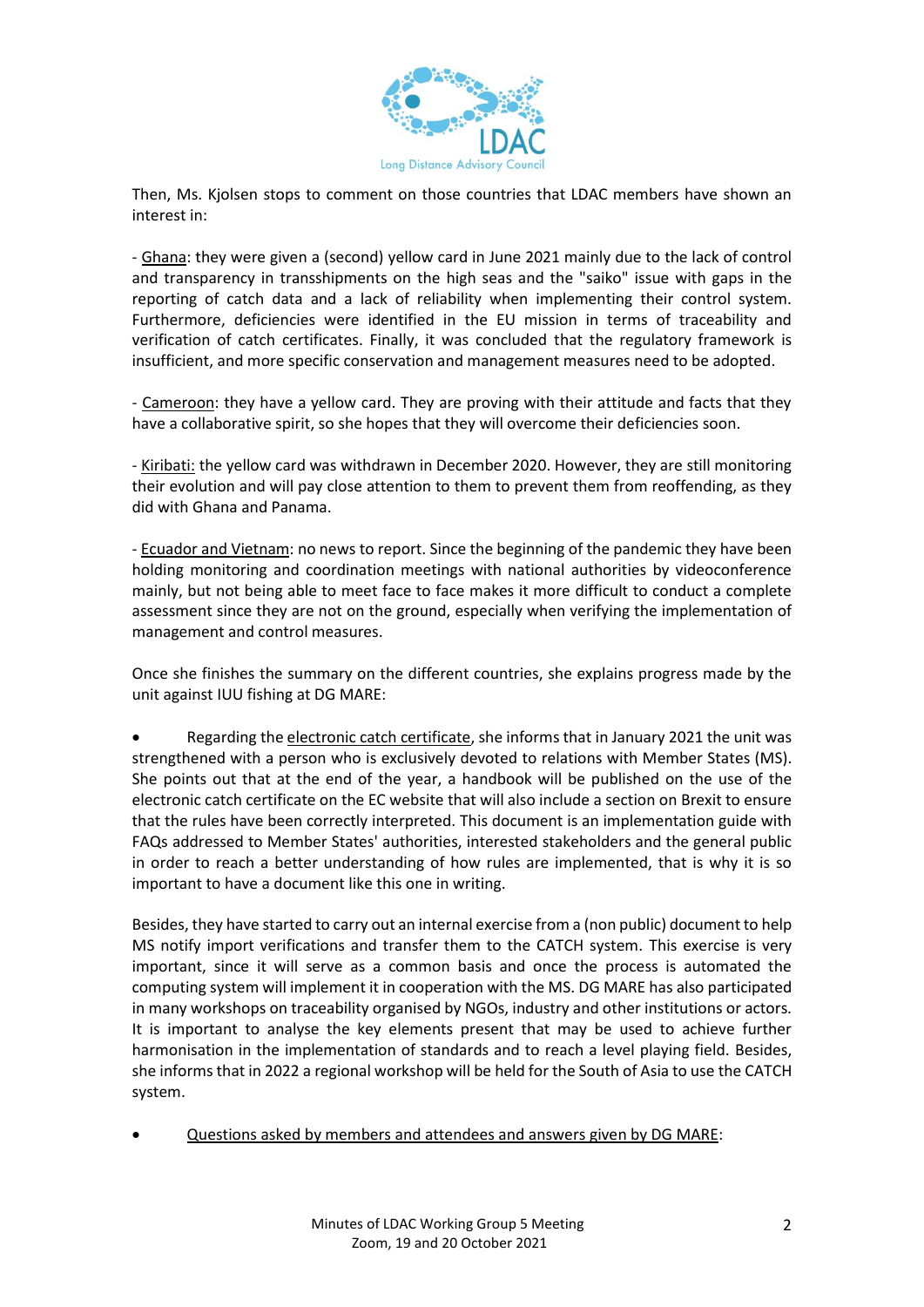

Mr. Iván López, AGARBA/CEPESCA, enquires whether DG MARE is considering using the carding system in the North East Atlantic and what will happen with Norway in view of the numerous unilateral decisions that they are making in the framework of multilateral fisheries governance (NEAFC and Svalbard).

Ms. Anaid Panossian, CFFA-CAPE, asks how DG MARE works in coordination with EU delegations in third countries that are subject to scrutiny, and gives the example of the fact that Ghana has launched a programme for the fisheries sector. Moreover, she asks whether there are cooperation programmes for countries that have been given a yellow card.

The representative of the EC, Ms. Kjolsen, replies that they closely cooperate with all EU delegations in countries subject to scrutiny. In fact, they contribute with the sectoral programmes they adopt, paying special attention to fisheries. In addition, the EU funds and monitors the PESCAO Project, which is a regional governance programme in West Africa. Finally, she insists on the fact that they coordinate themselves with other sponsors such as cooperation agencies in other countries or the World Bank. They try to prioritise practical aid on the ground. Regarding Mr. López's question, she replies that years ago they had problems in the North Atlantic and that they are aware of the diplomatic difficulties with Norway owing to fisheries management issues. However, she clarifies that the EU IUU Regulation should not be used as an instrument of political pressure and she thinks that they do not intend to use the carding systems in this case.

Mr. José Beltrán, OPP-Lugo, voices his agreement with Mr. López and asks about the card given to Ghana. As for IUU fishing operated by purse seiners or trawlers with Ghanaian national flag but of Asian property, he asks if she knows the vessels and the flag in question.

The representative of the EC replies that she will ask her colleagues at DG MARE and will send the information related to the identity of the vessels.

\* The information received after the meeting in this regard is the following:

"Trawlers fly the flag of Ghana. *However, as it is stated in the Pre-identification Decision of 2 June 2021, the Commission notes that there are indications that the required genuine link may not exist and the relevant national legislation may not be complied with: "In addition, in accordance with Article 91 of UNCLOS, there must exist a genuine link between the flag State and the vessel. According to Section 47 of the Fisheries Act, 2002 (Act 625) a local industrial or semi-industrial vessel should be owned or controlled by a citizen of Ghana or by the Government or owned or controlled by a company or partnership registered by law in Ghana, having its principal place of business in Ghana and the share of which is beneficially owned by the Ghanaian Government, a citizen, a public corporation established by law in Ghana or a combination of any of them. Section 47 of the Fisheries Act, 2002 (Act 625) also states that the vessel is to be registered in Ghana. However, in case of the trawl industrial sector, as per public available information and exchange with the Ghanaian authorities, there are indications that the required genuine link may not exist and the relevant national legislation may not be complied with."*

Mr. Pedro Reis, observer from MAC, informs that the Market Advisory Council (MAC) recently prepared advice (in January 2021) about Ghana that may be consulted on the following link: [MAC-Advice-Ghana-IUU-and-EU-Market-11.01.2021.pdf \(marketac.eu\)](https://marketac.eu/wp-content/uploads/2021/01/MAC-Advice-Ghana-IUU-and-EU-Market-11.01.2021.pdf)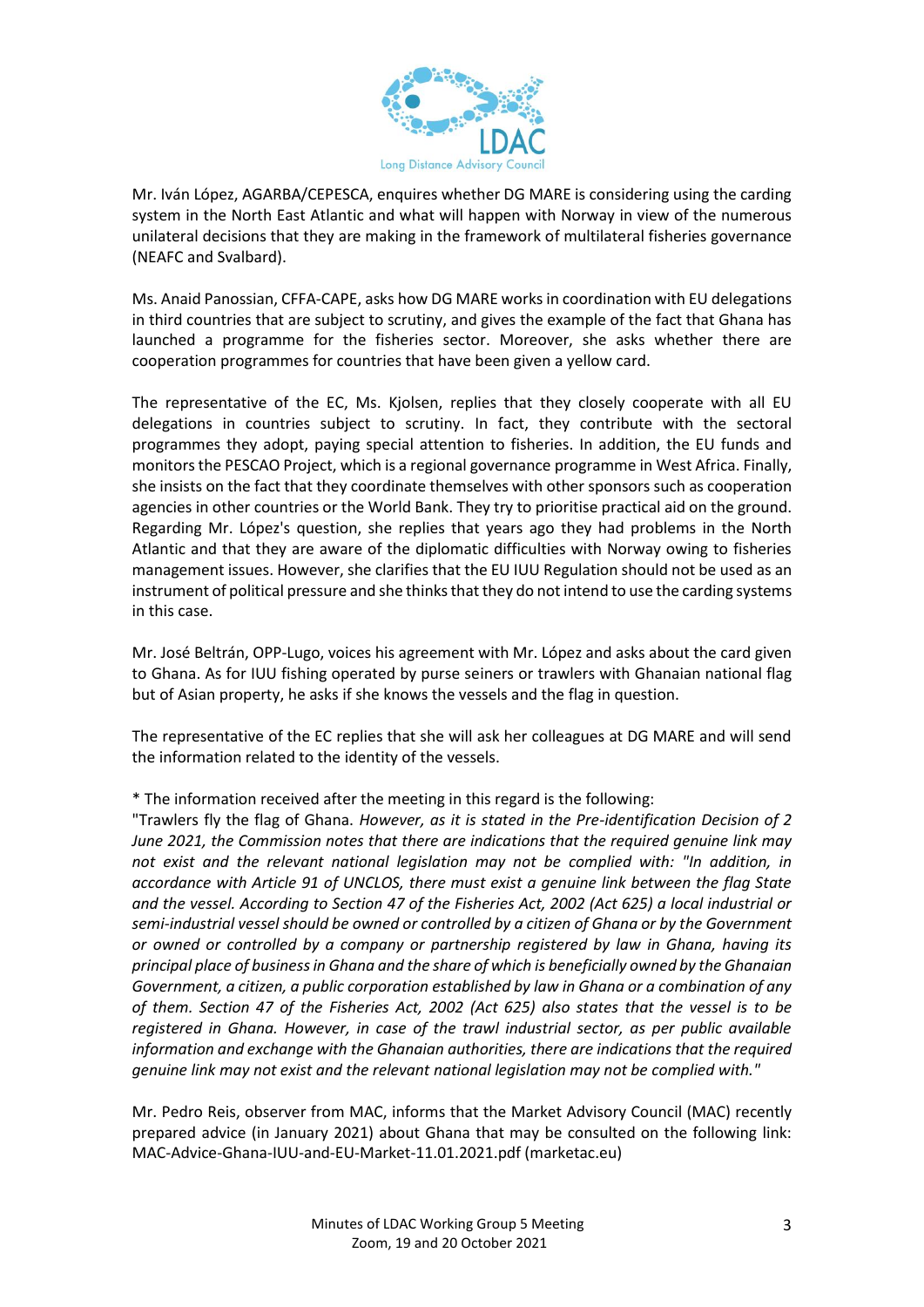

The response by the EC to the latter is available at: [response-MAC-Advice-on-Ghana-final.pdf](https://marketac.eu/wp-content/uploads/2021/02/response-MAC-Advice-on-Ghana-final.pdf)  [\(marketac.eu\)](https://marketac.eu/wp-content/uploads/2021/02/response-MAC-Advice-on-Ghana-final.pdf)

Mr. Alexandre Rodríguez, LDAC Secretary, asks what happens if a country that has had its yellow or red card withdrawn becomes a repeat offender and does not comply with requirements. It is important to know whether the country continues with the same procedure and the implementation of an aggravated or accelerated regime leading directly to issuing a red card would be considered, or whether a new file is simply opened starting again with the issuance of a yellow card.

Ms. Kjolsen, EC, informs that when withdrawing yellow or red cards and giving a "green card", the EU is not waiting to see the practical effectiveness of implementing the regulation, but there is a robust regulatory framework and a structure with the capacity to implement it. In principle, the efforts and commitment of the third country are relied on. Nevertheless, surveillance and monitoring are ongoing and in case of noncompliance the process will start again, once the information on certain detected deficiencies is compiled and the capacity and efforts of the country are analysed. So, there is no big difference between the first and second time that a yellow card is issued, and a country cannot go directly from a green card to a red one. The EC conducts on-site visits, holds virtual meetings and checks whether the information received is reliable.

Mr. Julien Daudu, EJF, enquires if more information could be provided on the process of how cards are withdrawn and recalls that it is a request the LDAC already made on the advice on reaching a level playing field<sup>1</sup>. He also asks if there is any news on the following countries: Liberia, Sierra Leone, Trinidad and Tobago and Saint Kitts and Nevis.

Ms. Kjolsen, EC, states that the green card is given based on transparency and developments by a country with a yellow card as a result of the analysis about how deficiencies found have been overcome. To this end, she would like to have more staff devoted to this analytical work. She explains that they have to decide when to visit the countries, since there is a new mandate process currently under negotiation with the European Parliament. Nothing has been decided yet, since they have to find a balance when the pandemic enables people to travel again.

The information about the countries that Mr. Daudu enquired about will be submitted in writing.

\*Updated information on the countries was received a few days after the meeting:

• "Liberia: *Although they are making constant progress to carry out the necessary reforms, essential issues yet to be addressed are the thorough and effective implementation of the legal framework recently adopted and effective monitoring, control and surveillance of Liberian vessels operating all over the world.* 

• *Sierra Leone: DG MARE points out that progress has been made in the last few years regarding dialogue on the fight against IUU fishing with DG MARE. In fact, a new legal framework has been adopted with a new penalty system. A fisheries management plan has also been developed and Sierra Leone has ratified the relevant international legal instruments.* 

<sup>&</sup>lt;sup>1</sup> LDAC advice on reaching a level playing fiel[d https://ldac.eu/images/EN\\_LDAC\\_Advice\\_LPF\\_25May2021.pdf](https://ldac.eu/images/EN_LDAC_Advice_LPF_25May2021.pdf)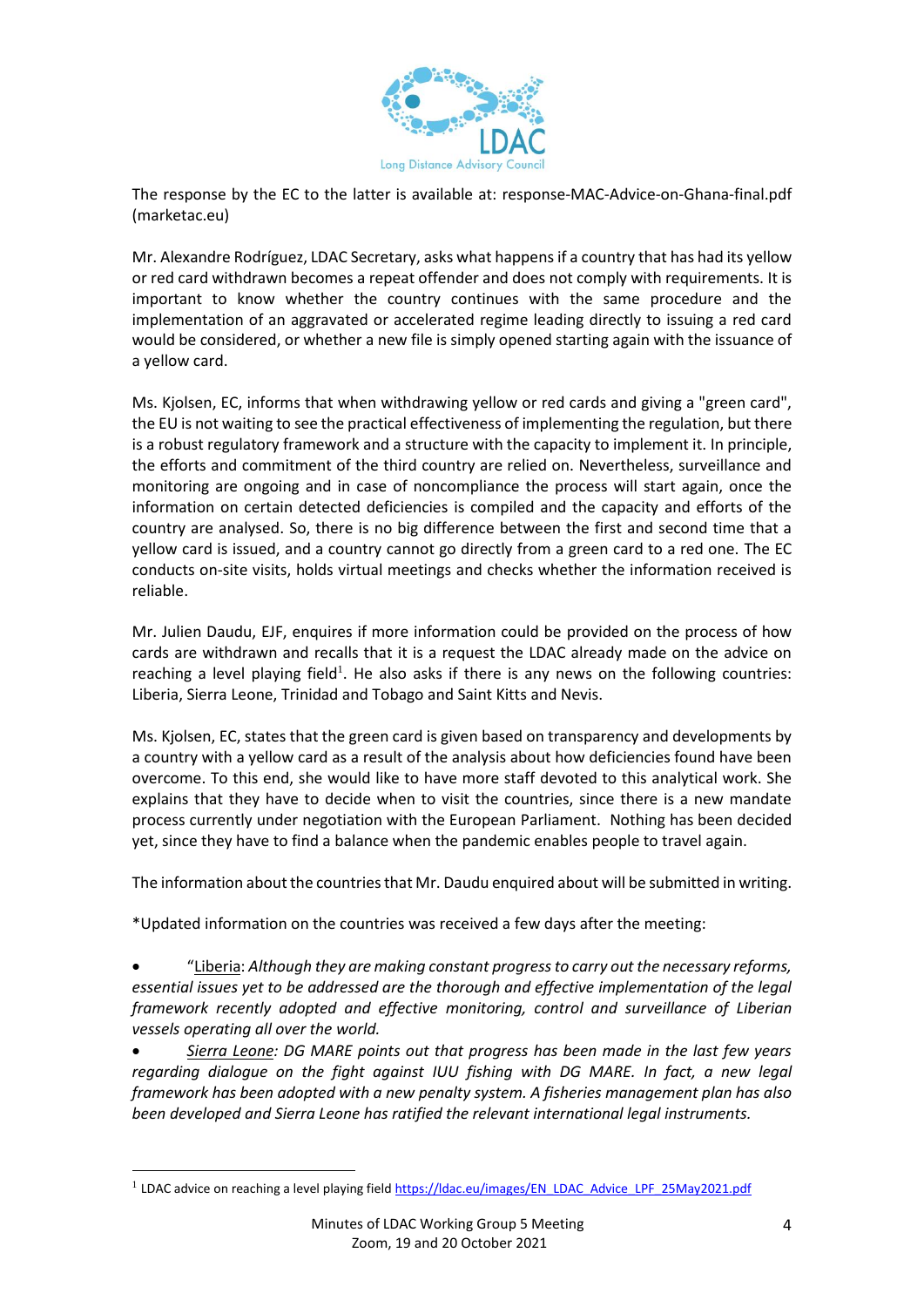

*However, DG MARE is still worried about the specific application of the new law (sanctions included) and the fisheries management plan, as well as about controlling fishing activities taking place in their waters. DG MARE wishes to ensure that adopted measures will be longlasting.* 

• *Trinidad and Tobago: The EU is offering technical support to this country that was preidentified as noncompliant in April 2016. Although Trinidad and Tobago does not export directly to the EU, it is a strategic centre for transshipments in the East Caribbean region. The main deficiencies in terms of pre-identification were the obsolete legal framework, the lack of control of vessels flying the flag of T&T, the lack of inspections at port and the lack of interinstitutional cooperation. Trinidad and Tobago has shown true willingness to address identified deficiencies; in fact, they are currently reviewing their legal framework and they became part of the PSMA in October 2019. However, there are still a series of aspects, such as inspections at port, transposition of PSMA into national legislation and monitoring, control and surveillance, that need to be improved before the yellow card may be withdrawn. DG MARE wishes to ensure that adequate monitoring and control are implemented and that Trinidad and Tobago is capable of complying with its international obligations as flag, port, coastal and market state.* 

• *Saint Kitts and Nevis has had a yellow card since December 2014. The main reasons for the country's pre-identification were the lack of management, monitoring and control of the high-seas fleet by its international registry, the recurrence of IUU vessels, trade flows and transshipments, as well its obsolete legal framework. Ever since, SKN has taken some positive steps towards the withdrawal of the yellow card; part of its legal framework has been reviewed for it to be updated according to international standards and efforts are being made to set an adequate monitoring, control and surveillance programme. However, the legal framework must be complemented with actions implementing a control and surveillance system, as well as a vessel licence/registration system to allow for robust fleet management.* DG MARE must also ensure that there is effective collaboration among bodies".

### **The following ACTION is agreed by LDAC WG5:**

**- The LDAC will look out for publication by DG MARE on its website at the end of 2021/beginning of 2022 of a handbook or implementation guide for Member States on the correct interpretation and implementation of the IUU Regulation. This handbook will include a section on Brexit and another one on the electronic catch certificate.** 

#### **4.2. Themes and proposals for reports and discussions on individual countries:**

The Chair, Mr. Julien Daudu, encourages members to indicate the countries they find more interesting so that the LDAC can work on them.

#### **4.2.1. Morocco.**

Mr. Raúl García, WWF, explains that Morocco is an ally and strategic partner of the EU, one of the largest fish exporter to the EU and, therefore, they need to work more closely. He identifies the need to improve control of fisheries products from Morocco, as well as to contribute to the effective management of shared fishing grounds in the Atlantic Ocean, the Mediterranean Sea and in the Strait of Gibraltar, including illegal fishing and the use of driftnets. In addition, he recalls that Morocco is an important and strong actor in ICCAT and GFCM.

In spite of the above and in the light of the current complex situation, since there is a ruling of the General Court of Justice of the EU, he believes that it is most convenient to delay any debate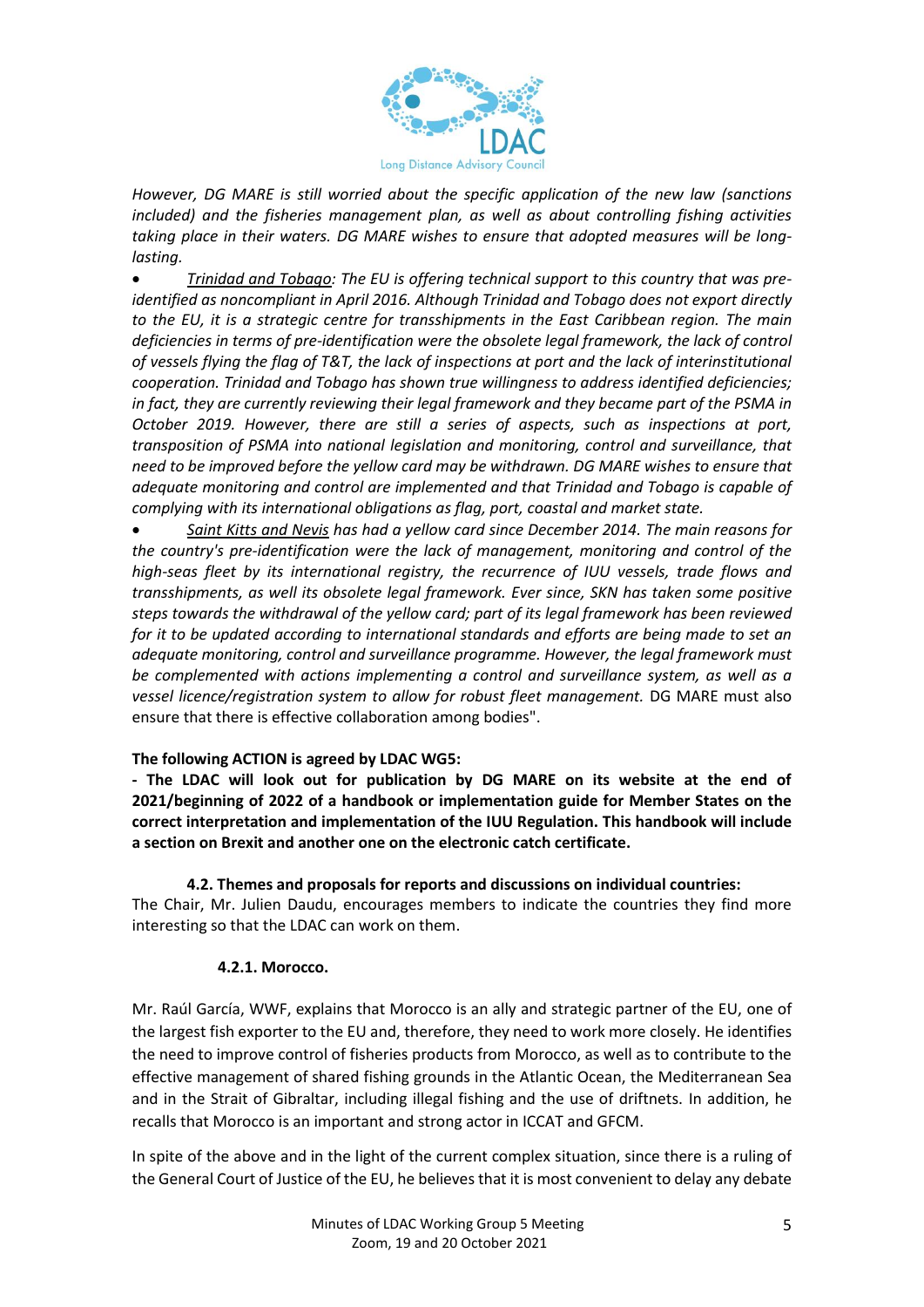

and the preparation of advice to 2022 when this ruling is clarified and resolved. The idea would be to address the EC from the LDAC indicating a series of priorities not only for DG MARE, but also for other DGs in order to improve governance, fisheries control and management, as well as to streamline the use of funds for sectoral support and resources available for development cooperation.

### In view of this suggestion, the following ACTION is agreed:

**In the light of the recent ruling of the General Court of Justice of the EU cancelling Council decisions on EU trade and fisheries agreements due to the Sahara dispute, it is decided to postpone the preparation of advice until 2022 once there is enhanced legal clarity. The said advice will have a wide approach towards improved cooperation and governance with Morocco, the efficient use of funds both in terms of sectoral support and development cooperation, etc. Consideration will be given to the possibility of preparing a joint opinion or letter with other ACs such as MEDAC, PELAC or MAC through a joint Focus Group to identify specific actions to be included (e.g. zonal management measures, improvements in terms of monitoring, control and surveillance, the problem of using pelagic drift gillnets, joint actions to fight against IUU fishing, etc.)**

Mr. Pedro Reis, MAC Secretary and observer, voices his willingness to jointly work on this matter, requesting the LDAC to keep him informed in this regard.

Mr. Javier Garat, CEPESCA, recalls that Morocco is still using drift gillnets, and this means there is unfair competition. The representative of the EC, Ms. Kjolsen, says she takes note of this.

### **4.2.2. China**

The Chair, Mr. Julien Daudu, informs that EJF has compiled evidence on IUU fishing and forced work on China´s distant water fleet. Alerts have been sent to DG MARE and to other authorities. In fact, they are drafting a report on the fishing activity (fishing footprint) and capacity of the Chinese distant water fleet that will be published soon.

Mr. Daniel Voces, Europêche, thanks EJF for the interesting and important work they are carrying out, highlighting that with the opacity of the actions operated by its distant water fleet and its forced work practices, China is not only harming EU countries, but also developing countries. He voices his interest in collaborating in this matter and points out that OCEANA also has a report on subsidies for the Chinese fleet operations, distorting free competition: [https://ldac.eu/images/ChinaSubsidies\\_ResearchSummary\\_Final.pdf](https://ldac.eu/images/ChinaSubsidies_ResearchSummary_Final.pdf)

The European Commission is requested to comply with the zero tolerance objective regarding IUU fishing activities.

Ms. Béatrice Gorez, CFFA-CAPE, considers the initiative presented by Mr. Daudu a very positive one, and supports Mr. Voces's words, underlining that in Africa most IUU activities are carried out by Chinese fleets.

Following approval on this suggestion, the following ACTION is agreed: **EJF is drafting a report with conclusions on the global fishing footprint and the activity of the Chinese distant water fishing fleet in international waters. The idea is that the LDAC prepares**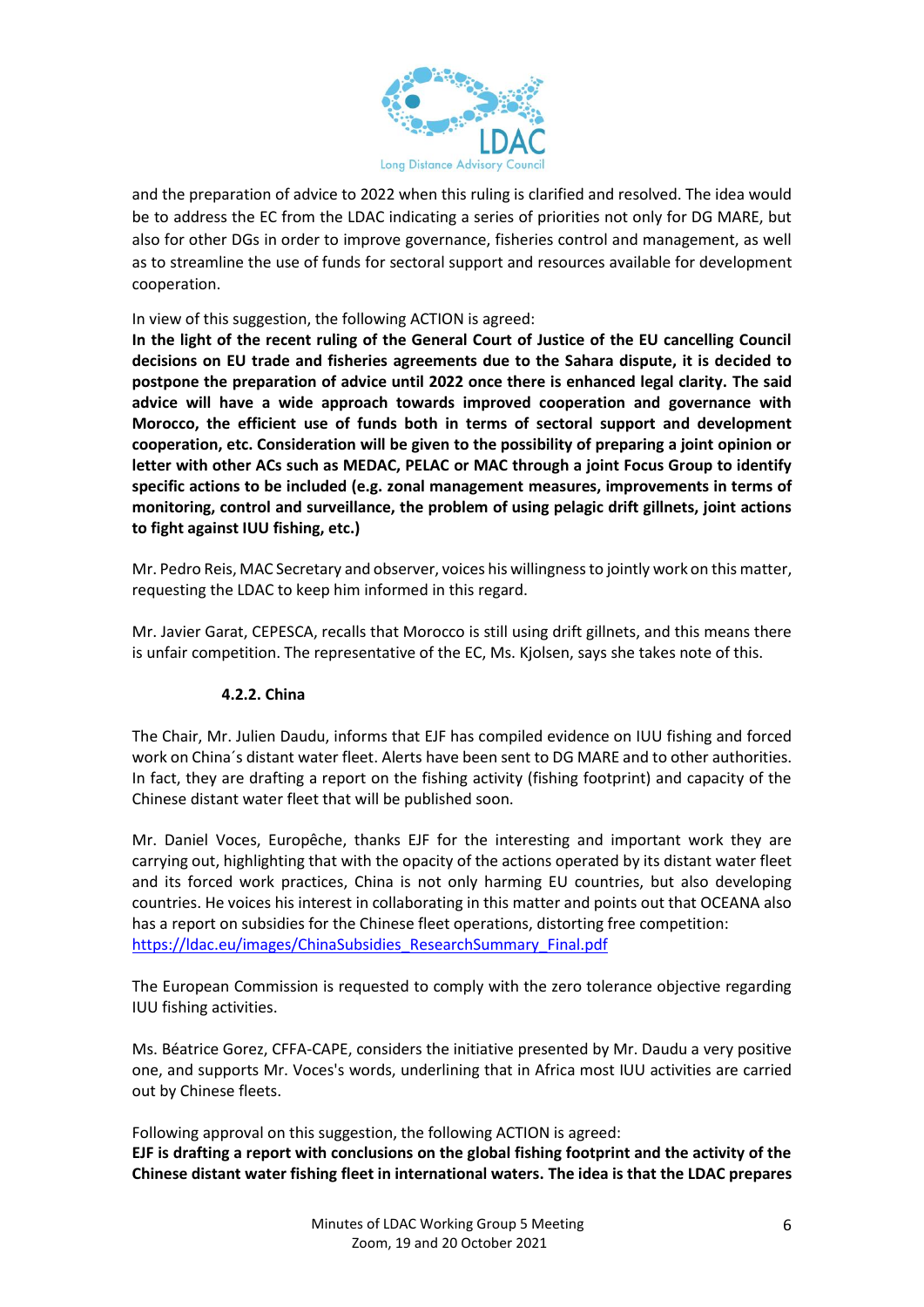

### **an opinion on this matter in 2022, once this report is made publicly available. The possibility of creating a focus group to this end or of discussing it directly within WG5 will be considered.**

• Questions asked by the members and answers given by DG MARE:

Mr. Daniel Voces, Europêche, asks the representative of the EC about the USA, as it is a country that takes observance of human rights and non-exploitation of workers very seriously when accepting the entry of fishery products in its market, having blocked many containers with products coming from China arguing that they are committing abuses in terms of working conditions. He would like to know if the DG MARE unit against IUU fishing could consider following a similar approach regarding the social dimension. In addition, he informs that ETF and Europêche are going to analyse this issue by means of a project.

The representative of the EC, Ms. Kjolsen, replies that in the last two years the USA has been taking very much into account the issue of labour abuses to block the entry of products into their market. The problem for the EC is that labour and social aspects are not part of the mandate of the IUU Regulation and they are out of its scope.

In the USA it is not implemented by the NOAA, it is up to customs authorities. She recalls that in the last speech by Ursula von der Leyen, it was mentioned that legislation instruments are being developed to cover this aspect not only regarding fisheries, but also in terms of the clothing industry.

DG MARE is in favour of not having products coming from abuses. They are following the debates by DG EMPL and DG INTPA to coordinate their actions.

Mr. Iván López, AGARBA/CEPESCA, expresses his disappointment as nothing can be done, even if they have ILO C-188. In his opinion, the EU should impose rules on those selling in EU territory and not only on those producing there.

Mr. Julio Morón, OPAGAC, believes that the LDAC should have a dialogue with those in charge of this matter, since it is essential for the EU as it involves unfair competition; so he suggests requesting to hold a high level meeting to study the best way to avoid this, open discussion and find solutions.

Ms. Anaid Panossian, CFFA-CAPE, asks about the situation in Thailand regarding the carding system and labour conditions.

Ms. Kjolsen, EC, replies that there was a dialogue with Thailand and DG EMPL about labour issues. She says that Thailand's yellow card was withdrawn as it overcame the deficiencies concerning control over its fleet, but that this has no connection with labour issues, such as the situation of migrant workers.

After some discussion, the following ACTION is agreed:

**WG4 Chair, Mr. Julio Morón, suggests holding a high level meeting to open discussion and find solutions so that fishery products coming from fleets violating human rights cannot access or be sold in the UE. Communication channels need to be opened between DG MARE, TRADE, EMPL and LDAC. It is agreed that the debate on how to organise this event will be opened and it is suggested that a letter be written to the Commissionaire or the Director General for**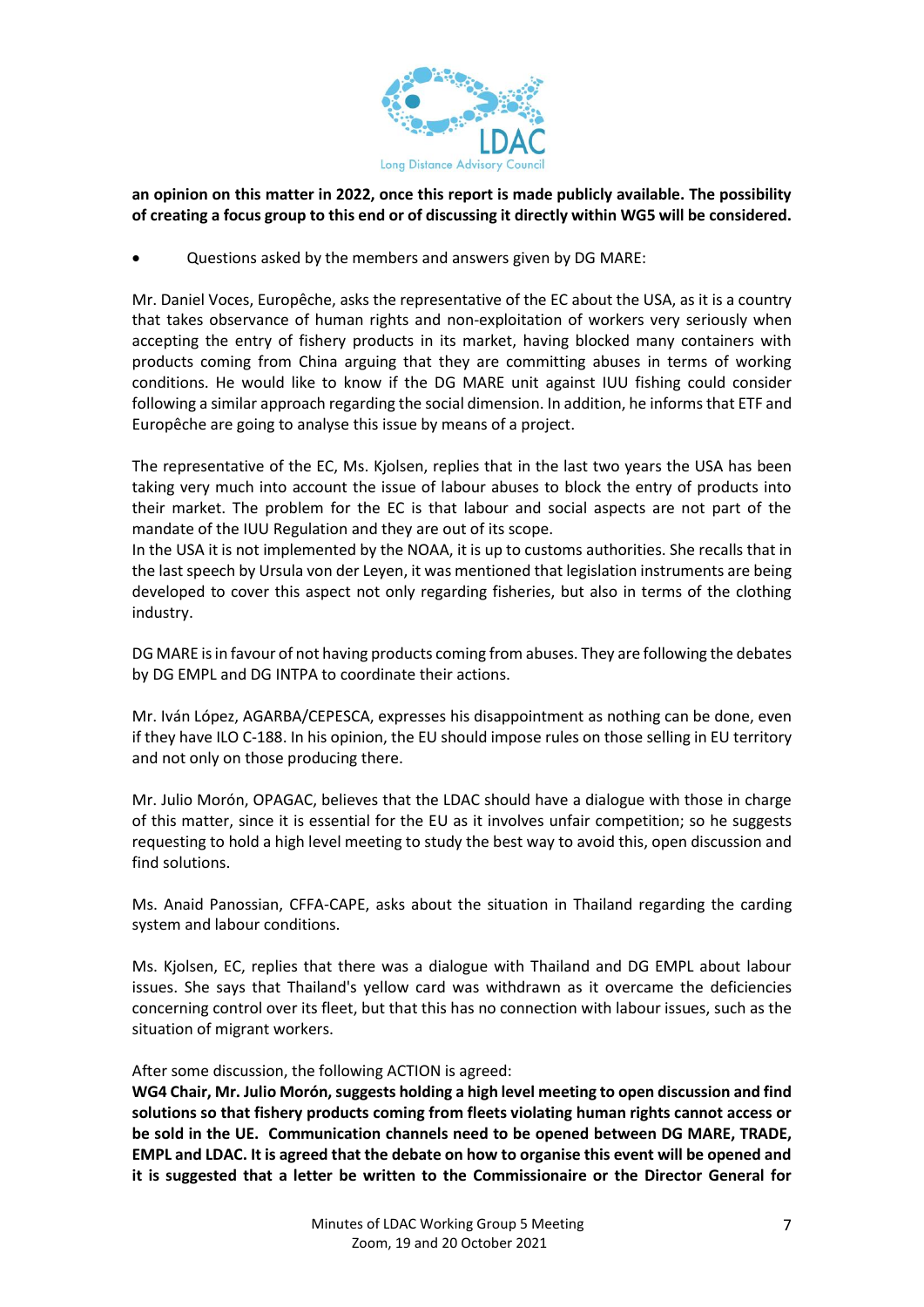

**Fisheries, Ms. Vitcheva, requesting a meeting in this regard once face-to-face meetings can be resumed.** 

### **4.3. Update on LDAC-MAC joint advice on Flags of Convenience**.

*The Chair, Mr. Julien Daudu, explains the LDAC-MAC joint advice on "Fostering the European Union's leadership in reducing the detrimental impact of flags of convenience in the fishing sector".*

He thanks the MAC and the LDAC for the preparation of the advice informing that it was sent to the EC last 8 October.

The document is available on the following link: [https://ldac.eu/images/MAC-](https://ldac.eu/images/MAC-LDAC_Dictamen_Conjunto_-_Banderas_de_Conveniencia_08.10.2021_ES.pdf)[LDAC\\_Dictamen\\_Conjunto\\_-\\_Banderas\\_de\\_Conveniencia\\_08.10.2021\\_ES.pdf](https://ldac.eu/images/MAC-LDAC_Dictamen_Conjunto_-_Banderas_de_Conveniencia_08.10.2021_ES.pdf)

### **4.4. Way forward: actions agreed and work plan for last quarter of 2021.**

The Chair, Mr. Julien Daudu, summarises all actions agreed, highlighted in bold in each item of this document.

#### **5. Presentation of EP INI report on blue economy - MEP Carvalhais**

MEP, Ms. Isabel Carvalhais, informs that she is the rapporteur for the report that is being finalised on "Sustainable blue economy in the EU: the role of the fisheries and aquaculture sectors" and that observations and comments can be included until 8 November.

She summarises the main points of the report and states that regarding the proposal of Regulation by the Commission she regrets the lack of specific objectives for resilient fisheries and aquaculture and to ensure a system to produce sustainable foodstuffs supplying marine protein for human consumption of high nutritional quality that are compatible with the protection of healthy biodiversity and ecosystems in line with the Green Deal, aligning the CFP with UN SDG14 targets.

In addition, she acknowledges the need to improve the compilation of data both in terms of commercial and recreational fisheries to build robust scientific and technical evidences that will allow for sensitive public policies in the framework of the blue economy. She finally encourages strengthening investments in fisheries and aquaculture in the framework of EMFAF, and working with the Commission and MS to promote plans for the coordinated use of maritime and landbased activities, having to analyse cross-sectional and multisectoral aspects to ensure the LPF in maritime activities.

Lastly, regarding marine governance, she highlights the work carried out by RFMOs and regional organisations such as RSCs to improve multilateral coordination of management measures and fisheries control.

The LDAC Secretary, Alexandre Rodríguez, thanks MEP Carvalhais for her detailed explanation and recalls that in December 2020 seven Advisory Councils adopted a joint opinion on the Commission's proposal on Blue Economy and invites her to take it into account in their deliberations. Moreover, he recalls that the LDAC has addressed this issue with DG MARE and FAO in numerous meetings. Bearing in mind the coincidence of multiple economic activities at sea, there is a need to integrate the considerations of the fisheries sector and its value chain and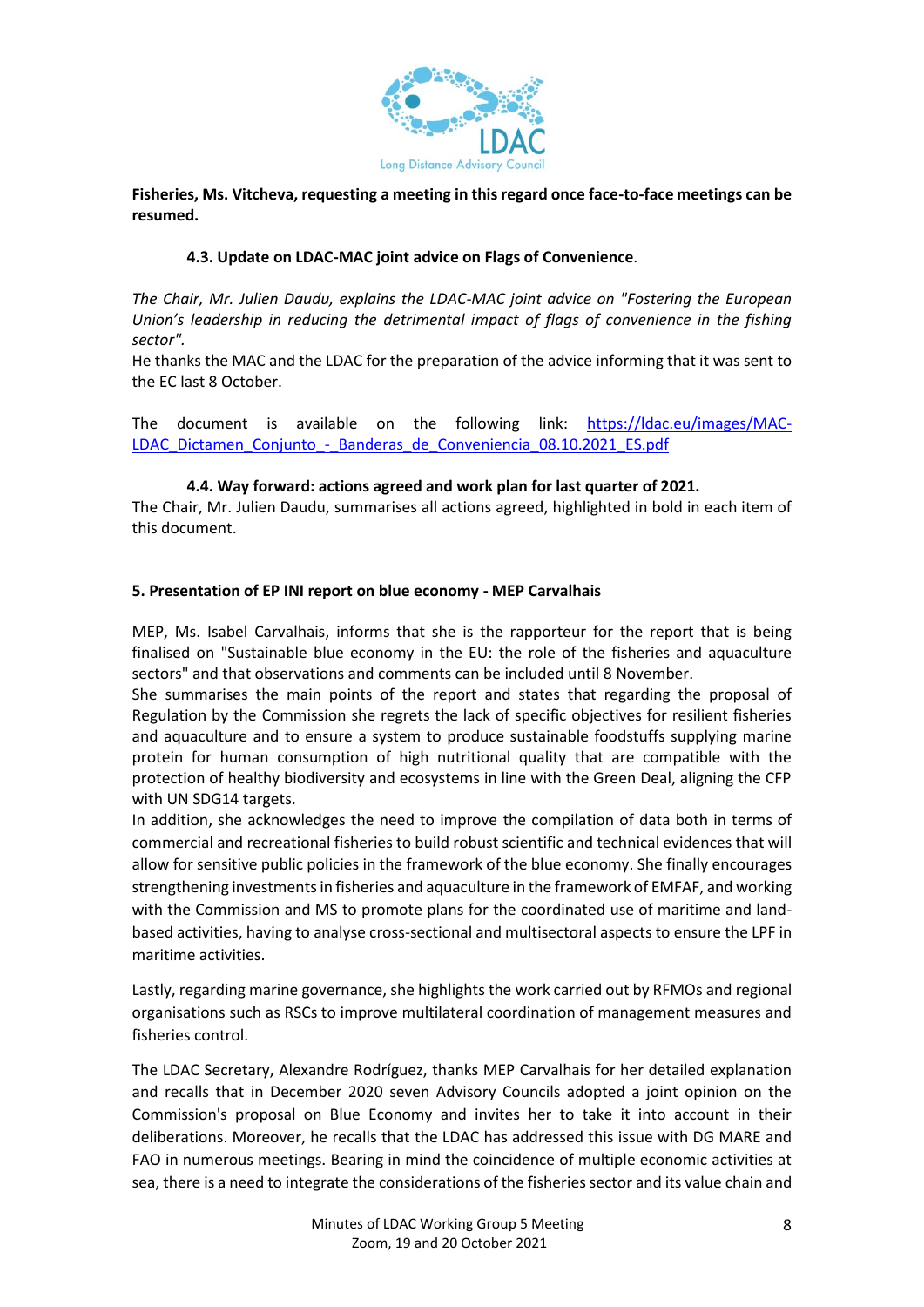

to give complete coverage to the protection of marine biodiversity in a non-discriminatory manner. In this sense, he insists on the need to take a global adaptative approach that is consistent in areas such as Vulnerable Marine Ecosystems, with different implementation degrees and in many occasions only applicable to deep-water fisheries, but not to other catching activities with an impact on the seabed, because of the limited mandate of RFMOs. He repeats the offer made by the Chair and Vice Chairs about being at their disposal for consultations that may take place in the future in this context.

After listening to the comments by the members, the following ACTION is agreed on:

**The LDAC will monitor the publication of the European Parliament own initiative report (INI) and will send Ms. Carvalhais, as rapporteur, information on the importance of bearing fisheries in mind in the international dimension of the blue economy, with special emphasis on access and priority vis-à-vis other catching activities of local artisanal fisheries in coastal countries, particularly with those with which the EU has signed sustainable fisheries partnership agreements. Mentioning the role of women in fisheries will also be suggested. The draft report can be found here:** 

[https://www.europarl.europa.eu/doceo/document/PECH-PR-697834\\_ES.pdf](https://www.europarl.europa.eu/doceo/document/PECH-PR-697834_ES.pdf) 

### **6. Trade policy aspects:**

### **6.1. Follow up of the LDAC opinion on level playing field between EU and non-EU operators on capture, processing and marketing of fishery products.**

The Chair, Mr. Julien Daudu, recalls and summarises the advice on reaching a level playing field as well as the reply by the EC.

- LDAC advice:
	- [https://ldac.eu/images/EN\\_LDAC\\_Advice\\_LPF\\_25May2021.pdf](https://ldac.eu/images/EN_LDAC_Advice_LPF_25May2021.pdf)
- EC reply:

[https://ldac.eu/images/EC\\_Reply\\_LDAC\\_Advice\\_on\\_Level\\_Playing\\_Field\\_R-03-21\\_WG5.pdf](https://ldac.eu/images/EC_Reply_LDAC_Advice_on_Level_Playing_Field_R-03-21_WG5.pdf) 

#### **6.2. Future EU GSP scheme:**

#### 6.2.1. Presentation by DG TRADE on CMO´s proposal dated 22 September

The Chair, Mr. Julien Daudu, informs that it was not possible to get any representative from DG TRADE to participate in this meeting in spite of efforts carried out by the Secretariat in coordination with DG MARE.

He reminds attendees that in 2020 the reply to the public consultation was sent to the EC, which may be consulted on the following link: [https://ldac.eu/images/LDAC\\_Advice\\_Response\\_EC\\_Questionnaire\\_GSP\\_2020\\_25May2020.pdf](https://ldac.eu/images/LDAC_Advice_Response_EC_Questionnaire_GSP_2020_25May2020.pdf)

The proposal by the EC is available at: [https://ldac.eu/images/Propossal\\_GSP\\_22-09-2021.pdf](https://ldac.eu/images/Propossal_GSP_22-09-2021.pdf)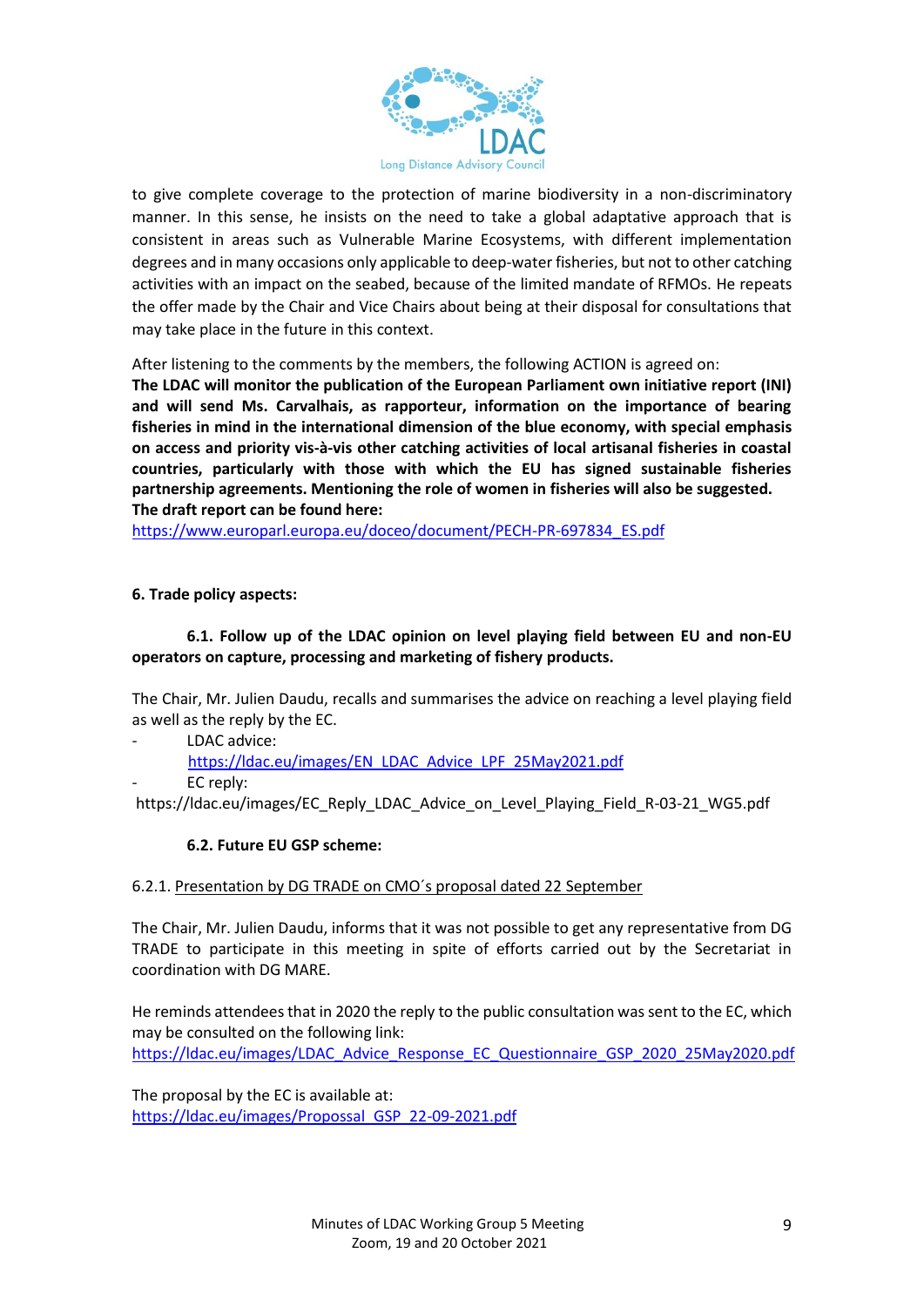

Finally, he says that the EC, by means of its proposal, was not very receptive to the LDAC comments, so he voices his disappointment and encourages them to resume this matter and monitor it.

#### 6.2.2. Way forward: actions agreed and work plan for last quarter of 2021.

The Chair, Mr. Daudu, explains that this matter is of interest to the members as it covers international issues affecting RFMOs, it falls within the LDAC scope and is linked to the level playing field (LPF).

After discussing this issue, the following ACTIONS are agreed:

**- To examine the Commission document on the review of the generalised system of preferences (GSP):**

**[https://trade.ec.europa.eu/doclib/docs/2021/september/tradoc\\_159803.pdf](https://trade.ec.europa.eu/doclib/docs/2021/september/tradoc_159803.pdf)**

**Those LDAC recommendations issued during the public consultation period that were not reflected on this document will be identified. It is agreed that a list of all relevant questions that LDAC members may have is to be compiled, so that they can be submitted to DG TRADE and invite them to participate (through DG MARE coordinators) in the next WG5 meeting to reply to them.** 

**- The LDAC General Secretary will attend the MAC WG2 meeting, planned for January 2022, in his capacity as permanent LDAC observer, to follow up on matters of common interest for both Advisory Councils with the possibility of requesting a coordinated and complementary approach for the preparation of future advice on trade aspects that may affect distant water fleet operations.** 

**END OF SESSION I**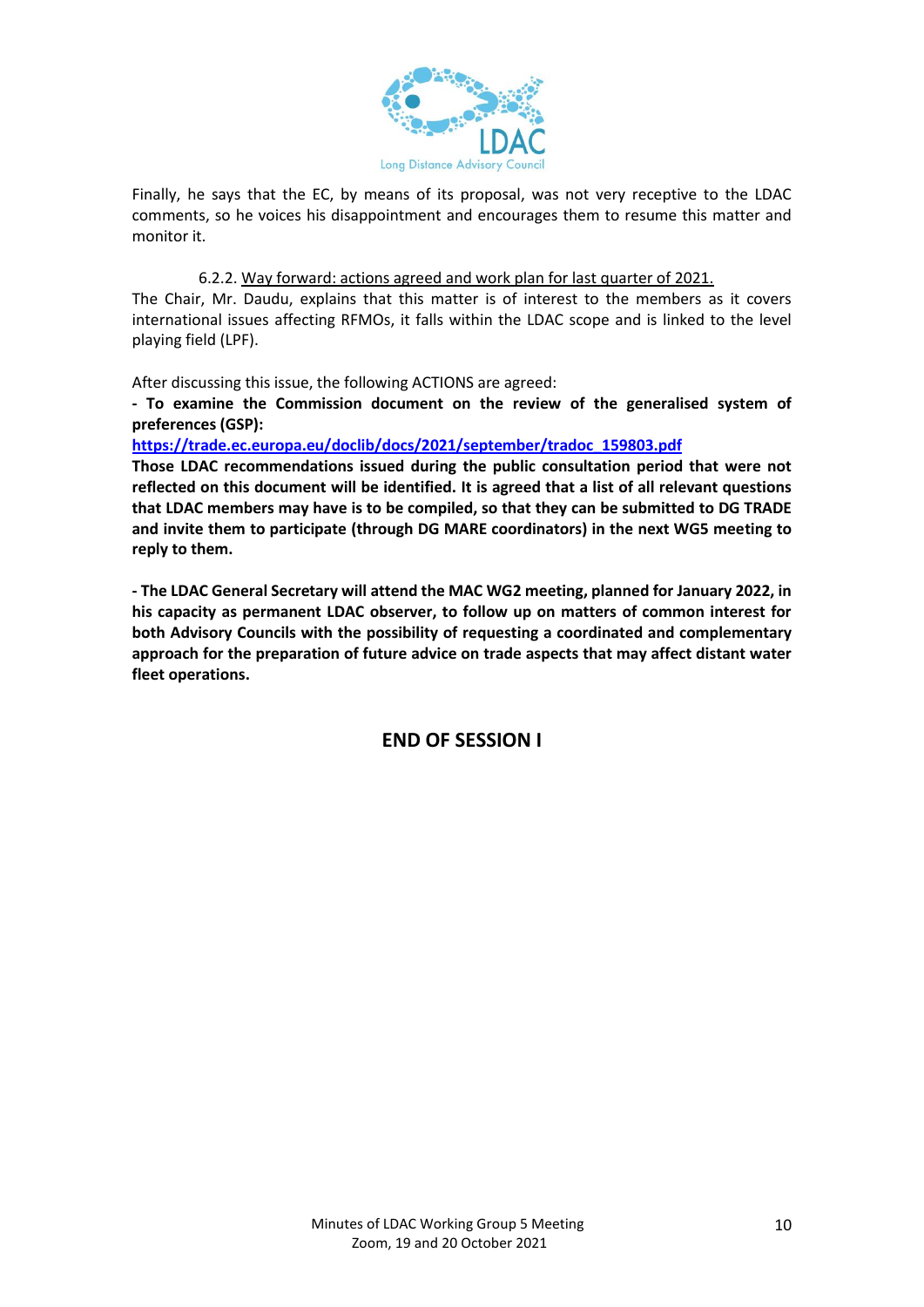

# **Wednesday 20 October 2021 (10:00-13:00h)**

## **SESSION II – SOCIAL DIMENSION, LABOUR ISSUES AND INTERNATIONAL OCEAN GOVERNANCE**

#### **1. Social Dimension of CFP and labour issues linked to imports and trade:**

#### **1.1. Update on work of EU Social Dialogue Partners.**

Mr. Daniel Voces, Europêche, makes a wide summary about developments achieved by social partners in their work at the European Social Dialogue Committee (ESDC).

- He explains the initiative "Fishers for the Future", which was adopted at the ESDC Plenary. He highlights the importance of improving socio-economic and labour conditions in the fisheries sector in order to attract youngsters and ensure the generational replacement.

- He summarises the Resolution on "Seafood social standards and supply chains" to certify the commitment to sustainability of the fisheries value chain. He points out that ILO Convention 188 should be implemented in all fisheries and fleets and should not be a private certification niche. This is very important for distant water fleets, and he insists on the fact that social partners should also be involved and participate in the development of these standards.

- He summarises the findings of the EU-funded project "Pillars of the Sea I"<sup>2</sup>, which is over, and underlines the identification of guidelines for shipowners on decent recruitment conditions for migrant fishers in order to prepare a model contract that helps preventing abusive and fraudulent practices. Therefore, practical guidelines are needed for shipowners on how to ensure that private employment and recruitment agencies observe human rights and comply with international and EU labour standards.

- He explains the content of "Pillars of the Sea II"<sup>3</sup>, the main aim of which is to prepare guidelines aiming to assist those persons authorised by the relevant authorities to conduct medical checkups and issue medical certificates. These guidelines are based on ILO and IMO joint guidelines on medical check-ups, but applying health standards and suitability criteria adapted to the specificities of the work of fishers.

- He informs about the possibility to develop "Pillars of the Sea III" in the future, that is expected to start in 2022 and would focus on making a legal analysis of the market and the different tools there are to fight against forced labour in industrial fisheries, such as banning imports coming from fleets performing forced labour. The idea is that the EU can establish a similar procedure to that set in the IUU Regulation, even considering the possibility of applying a carding system based on social issues. The necessary time frame expected to complete this work will be of 2 years.

<sup>2</sup> <https://europeche.chil.me/pillars-of-the-sea>

<sup>3</sup> <https://europeche.chil.me/pillars-of-the-sea-ll>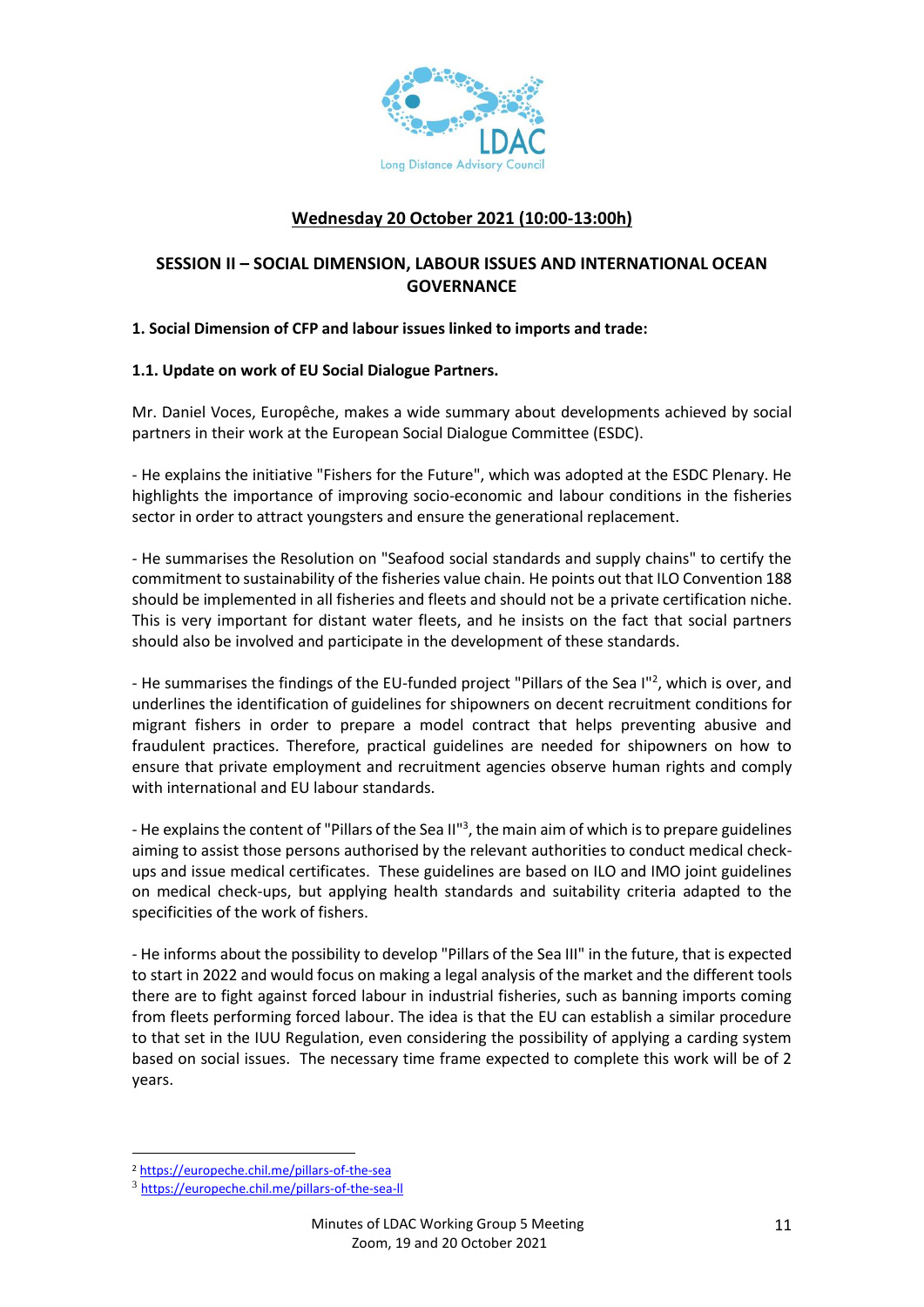

Finally, he thanks the LDAC for their interest in collaborating with the ESDC regarding these issues and shows his willingness to continue working with this Advisory Council in order to manage to send a message to the EC and the MS on this matter.

Mr. Andrea Albertazzi, in his capacity as representative of the European Transport Workers´Federation or ETF, complements Mr. Voces's comments by underlining that there are very important issues that will be addressed at the ESDC plenary meeting in November that are jeopardising the economic viability of the European fleet, and that the impact on workers, employment and local communities dependent on fisheries needs to be taken into account.

Then there is a round of questions and comments. Afterwards, actions listed under point 1.3 are agreed.

Daniel Voces's presentation is available on the LDAC web site.

### **1.2. Development of the new legislation on due diligence in the value chain. Importance for the social and environmental sustainability of EU fisheries value chains.**

Ms. Béatrice Gorez, CFFA-CAPE, explains that the sustained growth of international value and supply chains has contributed huge benefits to developing countries, but has also had some negative consequences, for example those related to violations of human and labour rights, environmental damage, farmland grabbing or landings, and administrative and political corruption. In addition, after decades of voluntary sustainability programmes and standards, they have not contributed the production desired from a sustainability point of view and have not improved access to the market by local communities.

She states that the Commission is moving towards the transition of voluntary measures into a more robust regulatory framework, proposing a mandatory due diligence system in the whole of the EU, linked to the Green Deal as a core sustainability element (Farm to Fork). Moreover, she informs that the European Parliament approved an initiative report on this matter in March 2021 and that the Commission proposal is expected to be adopted on 27 October 2021.

She then explains the content that the latter may have (based on EC and EP reports) highlighting the following ideas:

- Human rights and the environment are two fields where this legislation would be more necessary and effective.

- This legislation would also set equitable competition conditions among all companies operating in the EU market.

- This legislation would improve legal certainty and clarity, clarifying companies' responsibility and establishing effective implementation and penalty mechanisms, at the same time that it could improve access to resources by local communities, as well as remedial measures for affected people and communities.

- The establishment of a due diligence process at EU level in fisheries would force companies in the value chain to identify, prevent, mitigate and inform about the actual or potential impacts that their own operations or acquisitions of raw material and/or transformed and processed products have on human rights and the environment .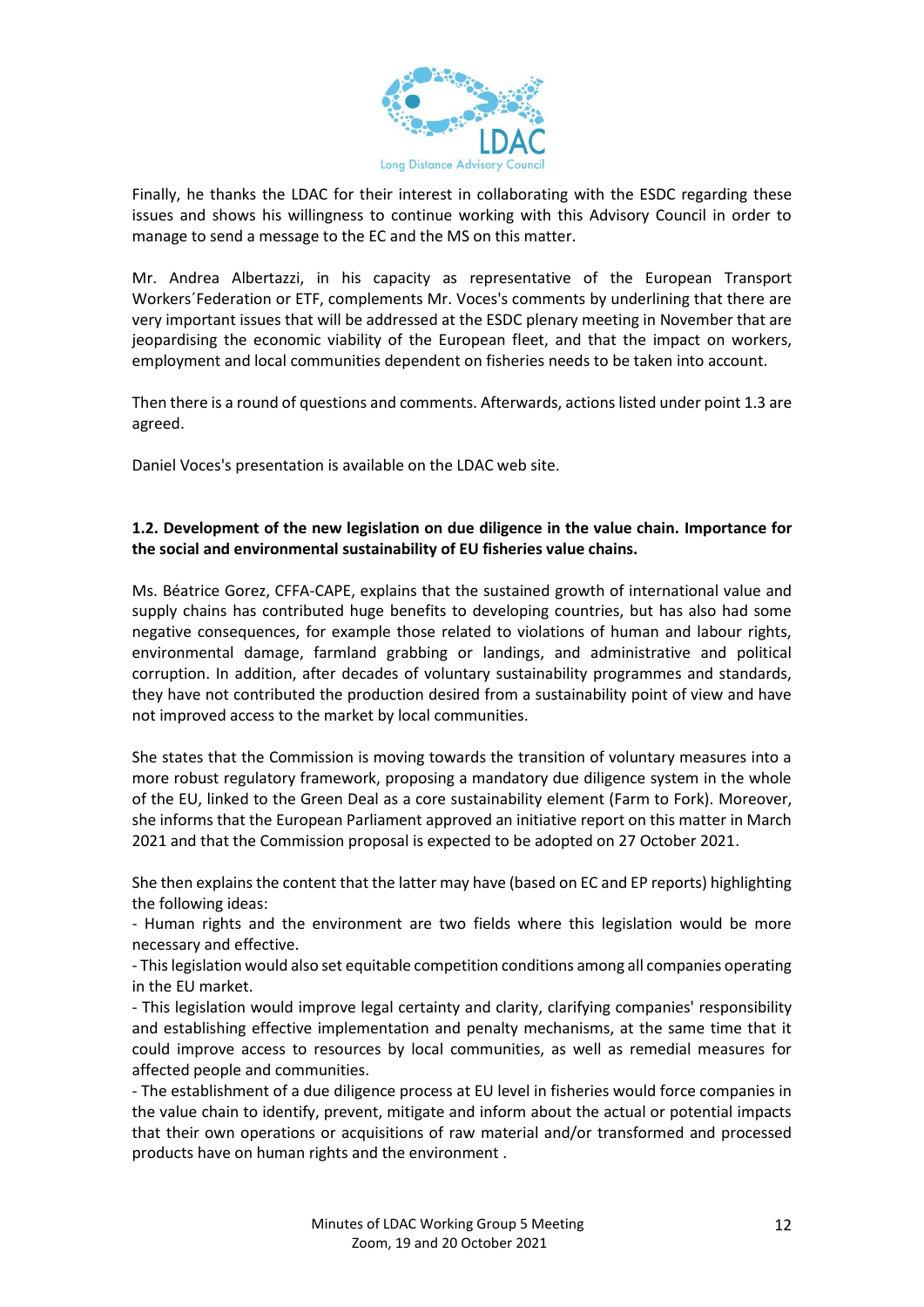

- Standards would be applied to all companies contributing to the supply chains of the EU market, including those from third countries.

- The legislation could include banning imports of products linked to serious violations of human rights.

- Due diligence would imply a flexible approach depending on the company's activity sector, type and size. There is a need to define sectoral guidelines, as in the case of fisheries<sup>4</sup>.

- Combating the negative impact of companies producing fishmeal not intended for human consumption and threatening coastal communities' food security.

The Chair, Mr. Julien Daudu, shares the following link:

<https://webcast.ec.europa.eu/eu-trade-policy-dialogue> with interesting comments by DG TRADE in this regard. He thinks that this issue needs to be closely monitored, and after listening to the comments voiced by the different members, actions noted in point 1.3 of this document are agreed.

#### **1.3. Actions agreed: way forward.**

The following **ACTIONS** are agreed:

**- CFP Social Dimension: LDAC WG5 will continue working with the members of the European Social Dialogue Committee on the priorities identified in the joint roadmap to send key messages to the EC and the MS.** 

**Ms. Béatrice Gorez suggests that the two main messages to be conveyed in the next months are about:** 

- **1) Entry and marketing in the EU market of fishery products coming from countries not respecting human rights;**
- **2) Getting to know the specific needs of the fleets and deciding the best way to proceed as AC, e.g.: model contracts for migrant workers to be applied to third-country workers on board European vessels.**

**Mr. Raúl García suggests setting some social and labour objectives with indicators such as the creation of employment and jobs onshore and at sea, with quality information to be able to study the different ways to do it and to achieve a fair, equitable and socially constructive transition. He mentions the WWF study on this matter:** 

**<https://www.wwf.eu/?4028941/Socio-economic-impacts-of-the-eu-common-fisheries-policy>**

- **ACTIONS regarding due diligence in the fisheries value chain:** 

**- WG5 will monitor the development of the EC proposal indicating that current voluntary measures are not enough and cannot be used to replace legislation. Furthermore, a focus group will be set up that will include all those interested to analyse the EC proposal and decide on the next steps.** 

**- Aspects related to food security (e.g. fishmeal not intended for direct human consumption) or to the link between human rights and the environment will also be included.**

<sup>4</sup> More information available here:

[https://www.europarl.europa.eu/RegData/etudes/BRIE/2020/659299/EPRS\\_BRI\(2020\)659299\\_ES.pdf](https://www.europarl.europa.eu/RegData/etudes/BRIE/2020/659299/EPRS_BRI(2020)659299_ES.pdf)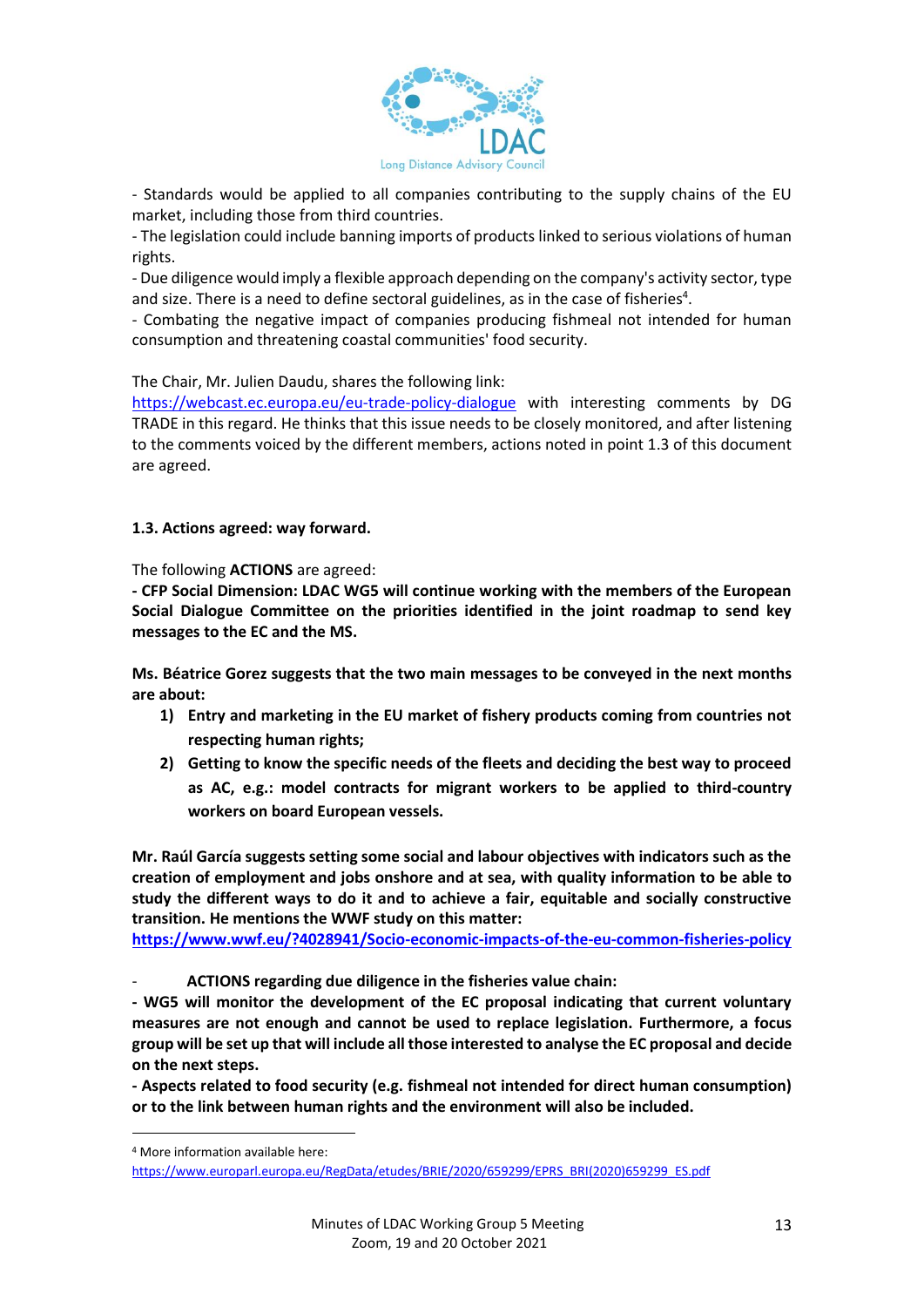

**- Moreover, WG5 will work together with WG4 to progress on the preparation of advice on the importance of the social clause in fisheries agreements, showing their link with the strategy and origins of the different products accessing the European market.** 

**- The interest of other Advisory Councils to participate in the preparation of joint advice on this matter will be explored.**

#### **2. International Ocean Governance: ongoing processes**

#### **2.1. Update by DG MARE on outcomes of IOG in 2021.**

The representative of the Unit on International Fisheries Governance at DG MARE within the EC, Mr. Marc Richir, recalls that at the beginning of 2021 a third IOG Forum was held and thatseveral consultations took place that were reflected in the Commission report, after which he summarises the main messages: the need to pay more attention to climate change; broadening sustainability of industrial policies; showing the importance of blue economy and making further investments in IOG elements (enhancing technology and marine knowledge capacities, and control).

They are currently preparing the Communication that will include the new IOG agenda in order to present it in June 2022. In addition, he underlines that there will be an agenda full of events in 2022, something that is positive but that will require attention to convey a coordinated and consistent message. He mentions the main events as follows: the One Ocean Summit organised by France that President Macron announced for January, as well as the Our Ocean Conference organised by Palau in February 2022, the United Nations Conference in New York in June or July and the Lisbon Conference on SDG14 in July, co-chaired by Portugal and Kenya.

Their three main objectives are:

1. To update the strategy of a large world deal with the main ideas and conclusions of the forum. 2. To ensure consistency with the BBNJ process, bearing in mind COP 26 results on climate change, as well as the CBD process to set a framework with post-2020 global biodiversity objectives. Regarding this last objective, he says that since there are no specific targets for fisheries it is difficult for DG MARE to act as it falls under the remit of DG ENV.

3. To present specific actions to promote an effective governance framework in developing countries.

The EC is now working on all these summarised elements.

The Chair, Mr. Julien Daudu, thanks Mr. Richir for the information, and expresses his eagerness to learn about new developments in the next few months. Therefore, the following **ACTION** is agreed:

**- The LDAC Secretariat will closely follow any new developments on International Ocean Governance (IOG) by DG MARE in the next few months, especially regarding the evolution of a specific agenda as a result of the publication of the report with the conclusions of the IOG forum held in February 2021.** 

**2.2. Update on the draft LDAC Advice on deep-sea mining in international waters.**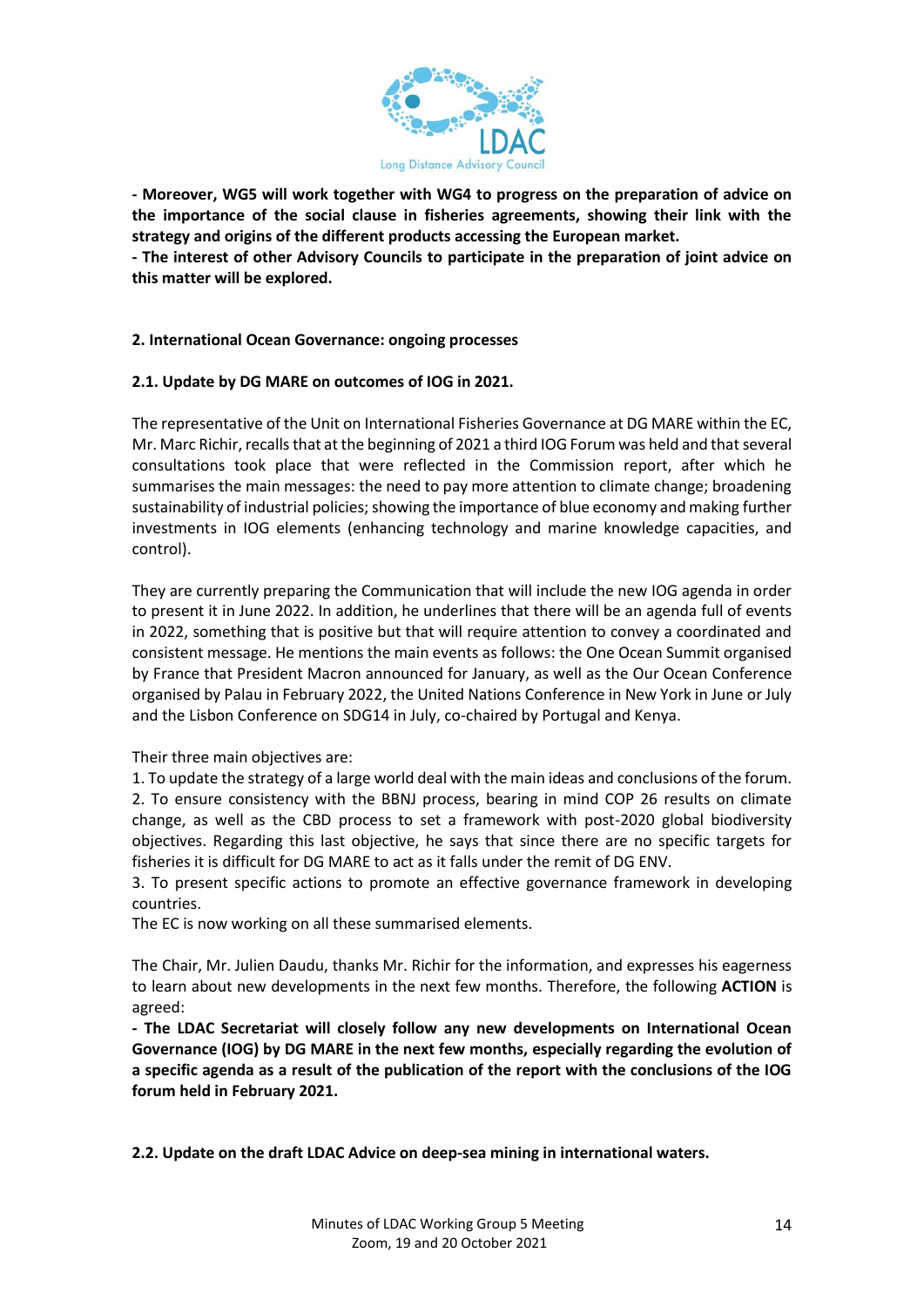

Mr. Alexandre Rodríguez, General Secretary, explains the work carried out by the specific Focus Group led by the LDAC on underwater mining, where the NWWAC, SWWAC and PELAC also participated, highlighting that it was set up in May and had another follow-up meeting in October 2021. After comprehensive work, there is a draft agreed by consensus to be soon sent to WG5 members for review and comments in order to adopt it in November and send it to the Commission prior to the meeting between the Council and the International Seabed Authority (ISA) planned for the beginning of December.

The representative of the EC, Mr. Marc Richir, informs that the EU opened discussion some months ago with the Member States through COMAR to prepare its position at the International Seabed Authority (ISA) and that it is quite complicated since there are shared competences. In fact, there are some member states that are wondering whether the EC has competence to represent countries regarding this matter. He says he is very interested in receiving the LDAC advice and reading it carefully. He informs that the EU decided to request a moratorium until there is scientific evidence available and that a similar approach has been adopted for the Arctic communications policy.

Mr. Matt Gianni, DSCC, asks whether the EC intends to attend the ISA meeting to be held in December and highlights his concern since he does not think many countries will attend face to face and so believes that it will be undermined and will leave them in a position of weakness. As for the review of art. 155 of ISA, the truth is that it is carried out every 5 years and that the next one should take place in 2022, so it would be a good opportunity for the EC to prepare some Terms of Reference with numerous documents it has at its disposal, including advice by representatives of stakeholders and civil society such the LDAC, NGOs, EP, Council, that have already mentioned deficiencies in ISA's functioning and decision-making mechanisms.

Mr. Richir, EC, replies that the EC has not yet decided whether it is going to participate in the ISA meeting to be held in December as they are waiting for the approval of the Council-Coreper.

After a round of questions and some discussion, the following **ACTION** is agreed:

**- The LDAC draft advice on underwater mining will be distributed among WG5 members for their approval and, if appropriate, it will be submitted to the Executive Committee for its formal adoption in October/November at the latest. This draft will also be shared with the NWWAC, PELAC and SWWAC Secretariats, inviting them to join in to issue joint advice.** 

### **2.3. Summary of main outcomes of IUCN World Conservation Conference (Marseille, 3-13 September 2021) and update on CBD process about MPAs.**

Ms. Despina Symons, EBCD, makes a presentation containing a summary of the main outcomes of the IUCN World Conservation Conference and gives an update on the CBD process.

Ms. Symons's full presentation is available at the following link: [https://ldac.eu/images/Despina\\_Symons\\_Presentation\\_IUCN.pdf](https://ldac.eu/images/Despina_Symons_Presentation_IUCN.pdf)

### **3. Outreach and partnerships.**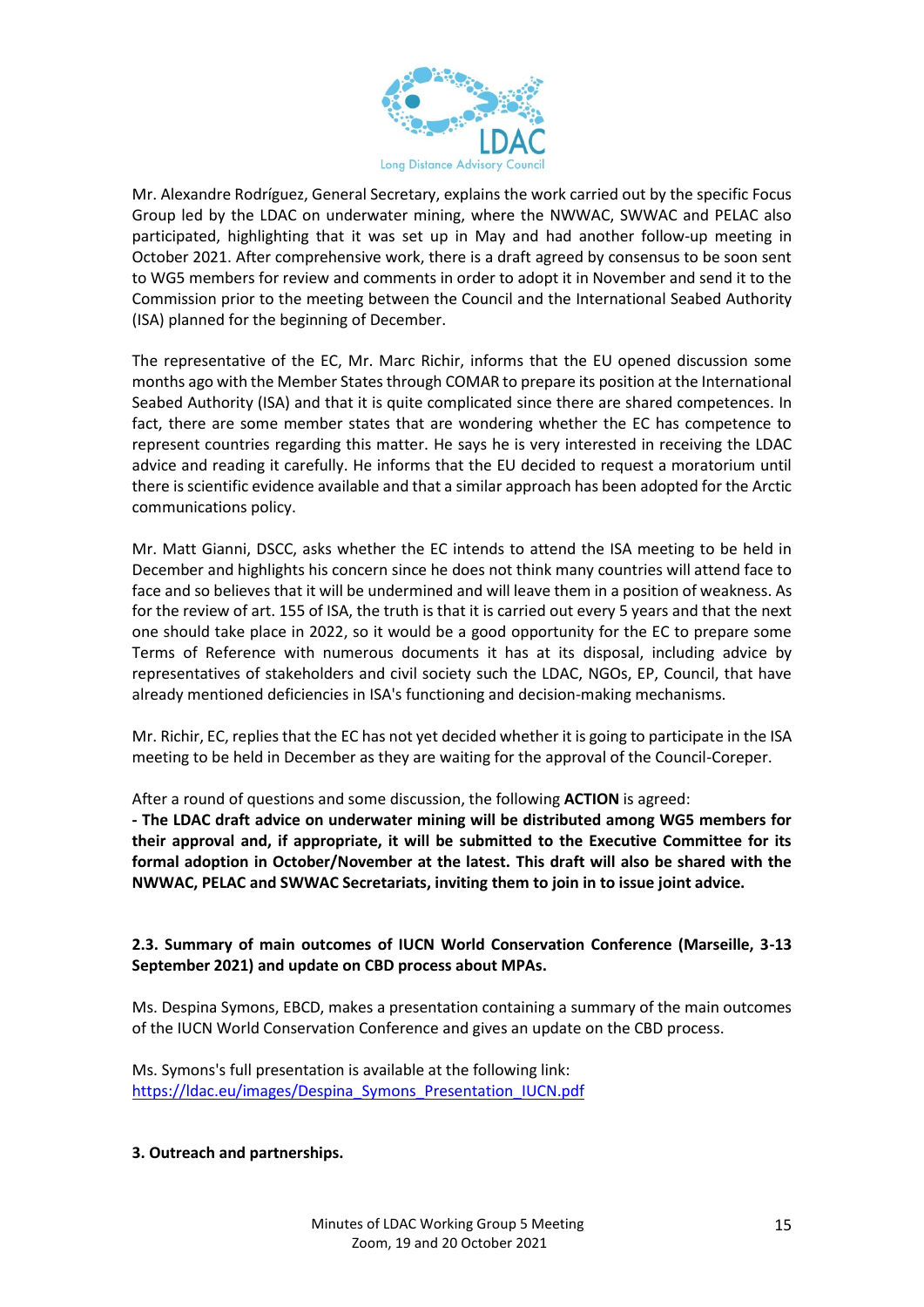

### **3.1. Report on LDAC participation at EFCA Advisory Board.**

The Chair, Mr. Julien Daudu, explains the meeting of the European Fisheries Control Agency (EFCA) Advisory Board, where he acted as appointed representative of the LDAC together with the General Secretary. Both of them prepared a summary note that is available on the following link:

[https://ldac.eu/images/LDAC\\_Summary\\_Note\\_EFCA\\_Advisory\\_Board\\_Meeting\\_8\\_Oct\\_2021.p](https://ldac.eu/images/LDAC_Summary_Note_EFCA_Advisory_Board_Meeting_8_Oct_2021.pdf) [df](https://ldac.eu/images/LDAC_Summary_Note_EFCA_Advisory_Board_Meeting_8_Oct_2021.pdf)

He then informs that EFCA Executive Director, Ms. Susan Steele, has accepted the LDAC invitation and will attend the next Executive Committee meeting planned for 30 November.

#### **3.2. Identification of potential areas of work with FAO for 2021.**

Mr. Audun Lem, FAO, summarises the work they have been carrying out in the last four years, pointing out that the draft guide on social responsibility in the fisheries and aquaculture value chain was presented in Vigo in 2019. It contains a series of voluntary and inclusive guiding principles that have been developed in consultation with stakeholders. Although the guide as such was not adopted, the work procedure was. First it was validated by the Sub-Committee on Fish Trade COFI-FT in 2020 and later by the Committee on Fisheries (COFI) in 2021.

A scoping paper is currently under preparation and could be adopted in May 2022. This document will include all relevant existing regulations in terms of maritime safety and security and will contain several appendices: industrial, processing, distribution and sales. They hope to be able to continue with this work and speed up the process by means of a consultation prior to the next COFI meeting in September 2022.

He then points out that they are very happy to be able to participate in the LDAC meetings. FAO believes that the work carried out by this Advisory Council is very useful, as well as their recommendations, so they would like to strengthen their relationship. As for the question on whether there is a need to formalise collaboration by means of a Memorandum of Understanding (MoU), he says that unless there are very specific actions and results it would not be necessary in principle, since FAO is increasingly opting for informal collaboration and reducing the number of MoU to adopt a more flexible and practical approach to operate in.

Mr. Iván López, LDAC Chair, is pleased to see the level of collaboration they have had with FAO so far. He highlights that they have collaborated in matters of mutual interest such as the promotion and implementation of ILO C-188 in the EU, as well as the analysis of social certifications and improvement of the level playing field.

Finally, he points out that they wish to have a more active participation with FAO so he says that the LDAC remains at their disposal for any consultation or matter they may need.

Mr. Marc Richir, EC, underlines the importance of artisanal fisheries and the potential creation of a specific subcommittee in the EU to help organisations like FAO.

Mr. Raúl García, WWF, states that artisanal fisheries have a lot to contribute and is happy with the commitment to devote 2022 to artisanal fisheries. In his opinion, FAO guidelines for artisanal fisheries need to be fostered and their practical application promoted with tools and knowledge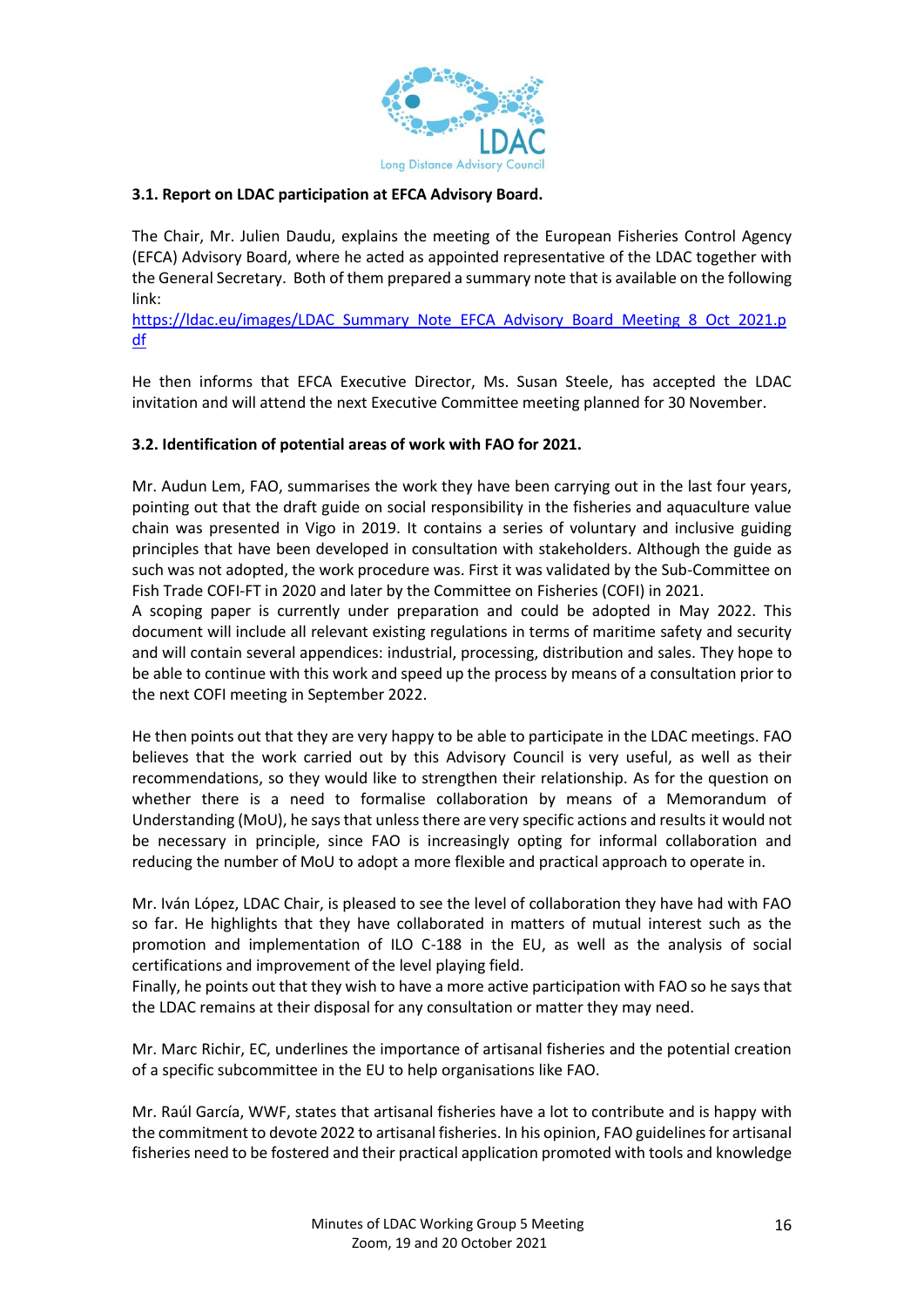

to improve their sustainability. He thinks it is very important to contribute to the good governance of these fleets.

The General Secretary, Mr. Alexandre Rodríguez, informs that some actions where the LDAC and FAO could work together in 2022 have already been identified and he sums them up:

- Common Oceans ABNJ Programme: Deep-water fisheries and tunas
- Impacts of climate change on fisheries
- Traceability of fishery products
- Social responsibility of fisheries value chains
- Regional cooperation between RFMOs/RSCs Multilateral dialogues
- Fight against IUU fishing and implementation of FAO PSMA
- Links between FAO and the EU blue growth strategy
- The role of artisanal fisheries in food security and the development of local communities

Dr. Mariana Toussaint, FAO, says she totally agrees to explore more areas of work between the LDAC and FAO in addition to those related to social aspects, and so she offers the possibility to organise a virtual or face-to-face workshop at the beginning of 2022 and to hold meetings with different FAO departments.

Mr. Julien Daudu, Chair, voices his conformity with the suggestions put forward by FAO representatives and summarises the **ACTIONS** agreed taking into account the comments made by the different members:

**- To strengthen the relationship LDAC-FAO in 2022: To identify different elements where the LDAC can work together with FAO beyond the merely social domain and explore the possibility of organising a virtual or face-to-face coordination meeting at the beginning of 2022.** 

**- FAO will be invited to attend the Executive Committee meeting on 30 November and the coordination meeting for Chairs and Vice Chairs on 1 December to settle collaborative work.** 

#### **4. Final remarks and closure**

The Chair, Mr. Julien Daudu, thanks all attendees, the representatives of the EC, the interpreters and the LDAC Secretariat for the work put into this meeting and closes the meeting.

**END**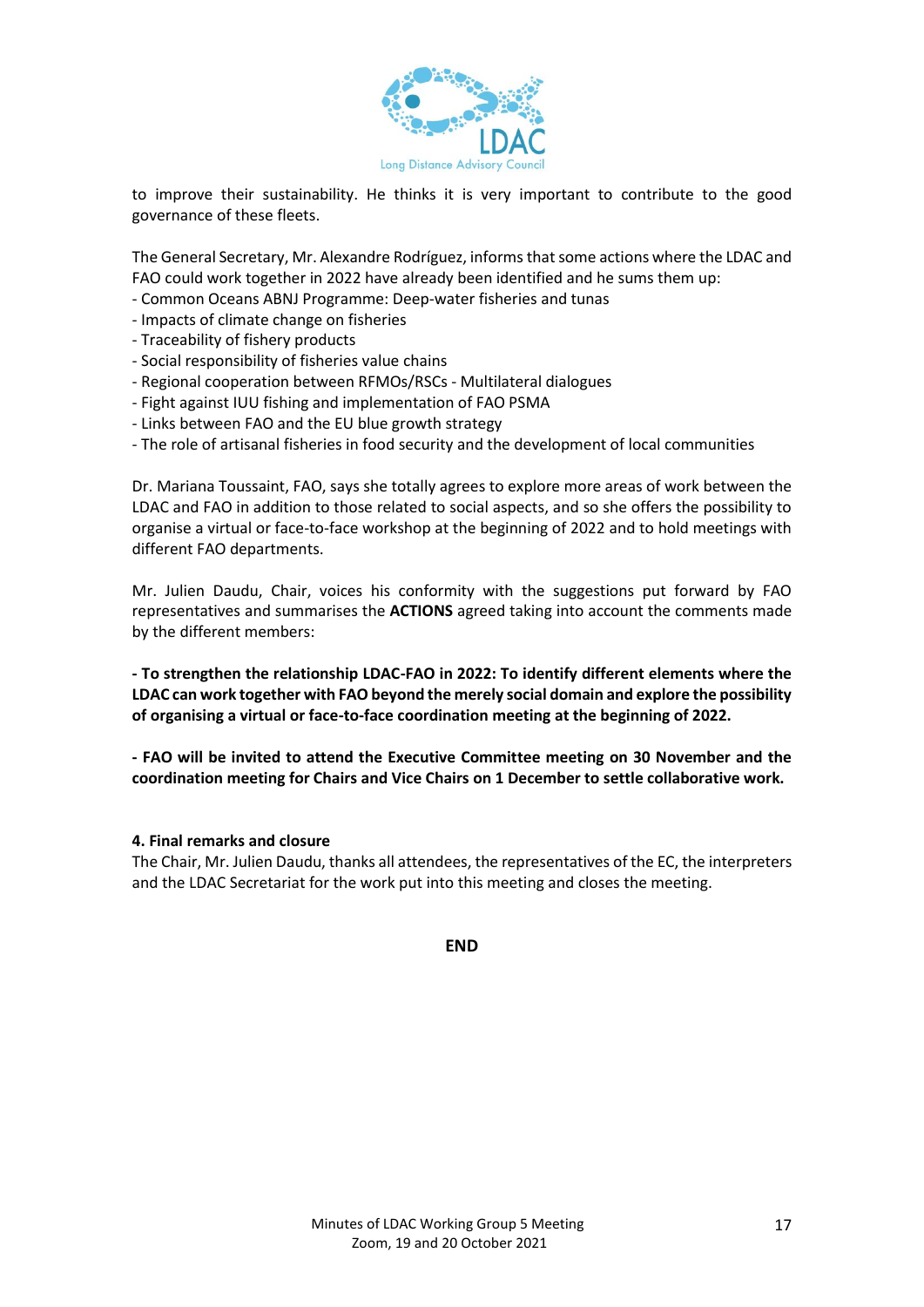

#### **ANNEX I. LIST OF ATTENDEES to the LDAC Working Group 5 meeting**

#### **Tuesday 19 and Wednesday 20 October 2021**

#### **MEMBERS OF WORKING GROUP 5**

- 1. Julien Daudu. EJF
- 2. Daniel Voces. EUROPÊCHE
- 3. Iván López. AGARBA
- 4. Béatrice Gorez. CFFA-CAPE
- 5. Rob Banning. DPFA
- 6. Juan Manuel Liria. CEPESCA
- 7. Julio Morón. OPAGAC
- 8. Javier Garat. CEPESCA
- 9. Katarina Sipic. AIPCE-CEP
- 10. Christine Adams. Seas at Risk
- 11. José Beltrán. OPP-Lugo
- 12. Anertz Muniategi. ANABAC
- 13. Eduardo Míguez. Puerto Celeiro
- 14. Rosalie Tukker. Europêche
- 15. Despina Symons/Jacopo Pasqueiro/Ricardo Alfaro. EBCD
- 16. Luis Vicente. ADAPI
- 17. Pierre Commere. FIAC
- 18. Raúl García. WWF
- 19. Louis Lambrechts. WWF
- 20. Sara Fröcklin. SSNC
- 21. Joelle Philippe. CFFA-CAPE
- 22. Anaid Panossian. CFFA-CAPE
- 23. Martina Zurli. FRUCOM
- 24. Andrea Albertazzi/Juan Manuel Trujillo. ETF
- 25. David Troncoso. ANASCO
- 26. Edelmiro Ulloa. Opnapa/Anamer/Agarba/Acemix

#### **OBSERVERS**

- 27. Marc Richir. DG MARE (point 6.1) International Ocean Governance
- 28. Desirée Kjolsen / Laura García. DG MARE IUU fishing
- 29. Pawel Szatkowski. DG MARE Trade Policy
- 30. Anais Demaille/Maria Ferrara. DG MARE IOG and social dimension
- 31. Arianna Broggiato. DG MARE International Ocean Governance
- 32. Matt Gianni. DSCC
- 33. Isabel Carvalhais. MEP European Parliament
- 34. Bruno Castanho. Parliamentary assistant to MEP Carvalhais
- 35. Audun Lem. Deputy-Director of the FAO Fisheries and Aquaculture Department.
- 36. Mariana Toussaint. FAO
- 37. Jesús Iborra. Secretariat of the Committee on Fisheries of the European Parliament
- 38. Irene Vidal. EFCA
- 39. Petra Spaniol. EFCA
- 40. Carmen Paz-Martí. Secretariat General for Fisheries (SGP), Spanish Government.